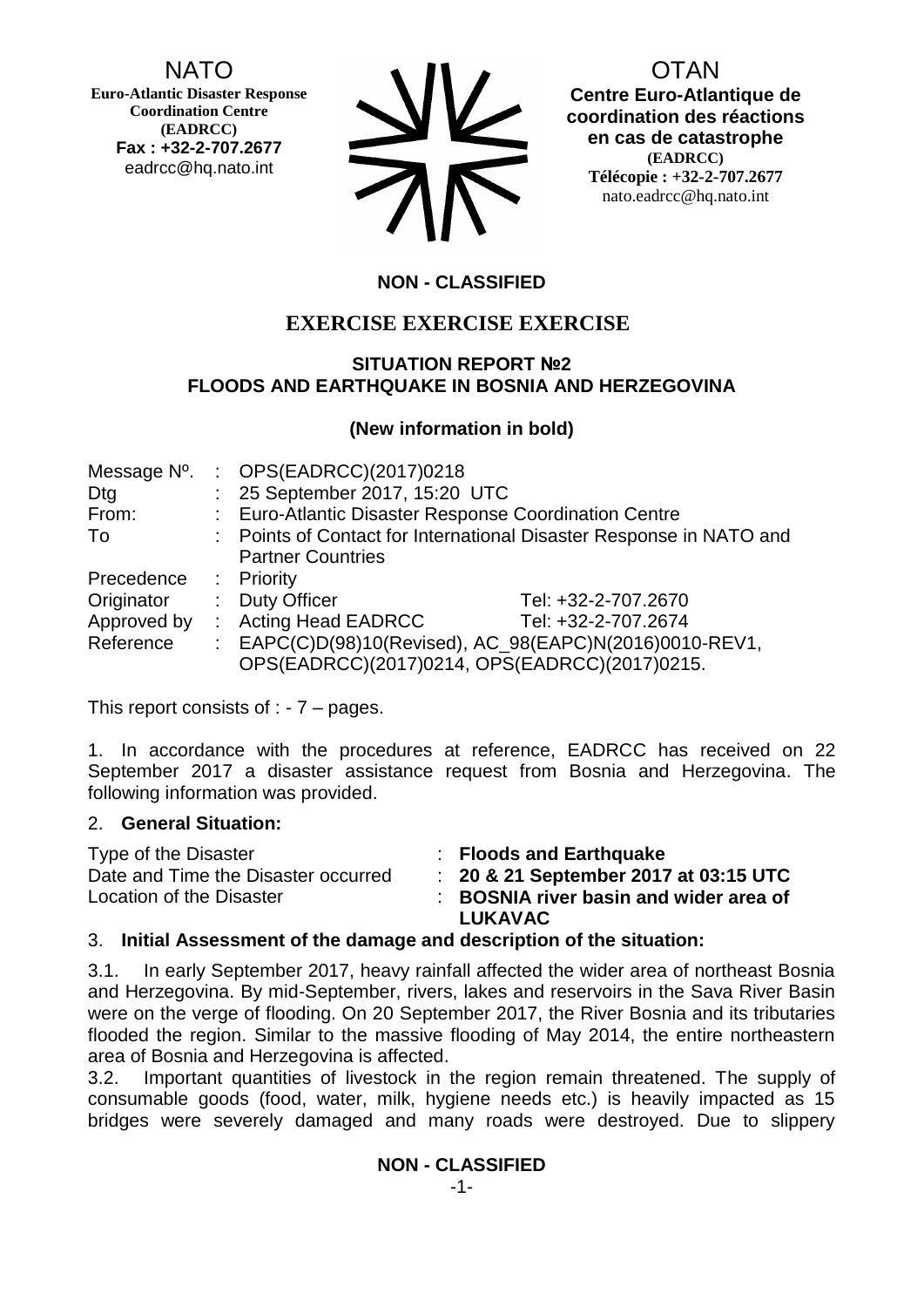

pavement many car accidents were reported in the wider area of the canton, particularly in the area of Lukavac, Tuzla, Živinice, and Srebrenik, but also in the broader area of Majevica mountains and Bijeljina region. Most likely, the fresh water supply is contaminated with sewage and industrial run-offs. Unsubstantiated reports of unexploded ordnance and mines were registered in several locations previously thought to be cleared.

3.3. The health system is backlogged due to the high number of injured people. Local and regional communities, still not fully recovered after the floods in May 2014, are struggling to cope with the situation but quickly becoming overwhelmed as they lack sufficient response capabilities.

3.4. **Secondary emergency:** On 21 September 2017 at 03:15 UTC, a Magnitude 5 Richter scale earthquake struck the wider area of Lukavac. The devastating earthquake lasted for 12 seconds and the effects were felt in the neighboring areas of Tuzla, Gračanica and remote places such as Živinice.

3.5. The earthquake was not of great strength, but had a relatively shallow depth. It originated at a depth of 15 km, with its epicenter between the village of Bistarac and Šići. Initial reports indicate substantial damage to a number of older buildings, particularly from the 50s.

3.6. Seismologists predict powerful aftershocks which could result in additional damages to include the bursting of dams. The population remains on high alert as any dam breaks could result in catastrophic flooding from Lukavac to Doboj.

3.7. The consequences of the earthquake are still in the process of being confirmed but initial assessment indicates that approximately 30 people died with many more feared trapped.

3.8. An accident at the Đurđevik mine trapped many miners. Also, a technological accident was triggered by the earthquake in the industrial complex in Živinice, leading to release of hazardous substances. Public and private telecommunication infrastructures are heavily affected by the earthquake and landslides. This has an impact on the efficiency of rescue operations and public communications.

#### 3.9. **According to the latest LEMA report:**

**The assessment made by the Cantonal administration of civil protection of Tuzla canton identified mainly affected areas in the vicinity of Tuzla city.** 

**The populated areas in Tuzla canton are heavily impacted. These areas include Tuzla city,**

**Lukavac city, Gračanica city as well as settlements near Modrac Lake and along the river Spreča. The flash floods have triggered landslides on the slopes of urban and rural areas in the region. The landslides on Mountain Majevica have already damaged 40 residential buildings including houses, schools, local clinics.**

**The consequences are devastating. The total number of victims is still being confirmed but**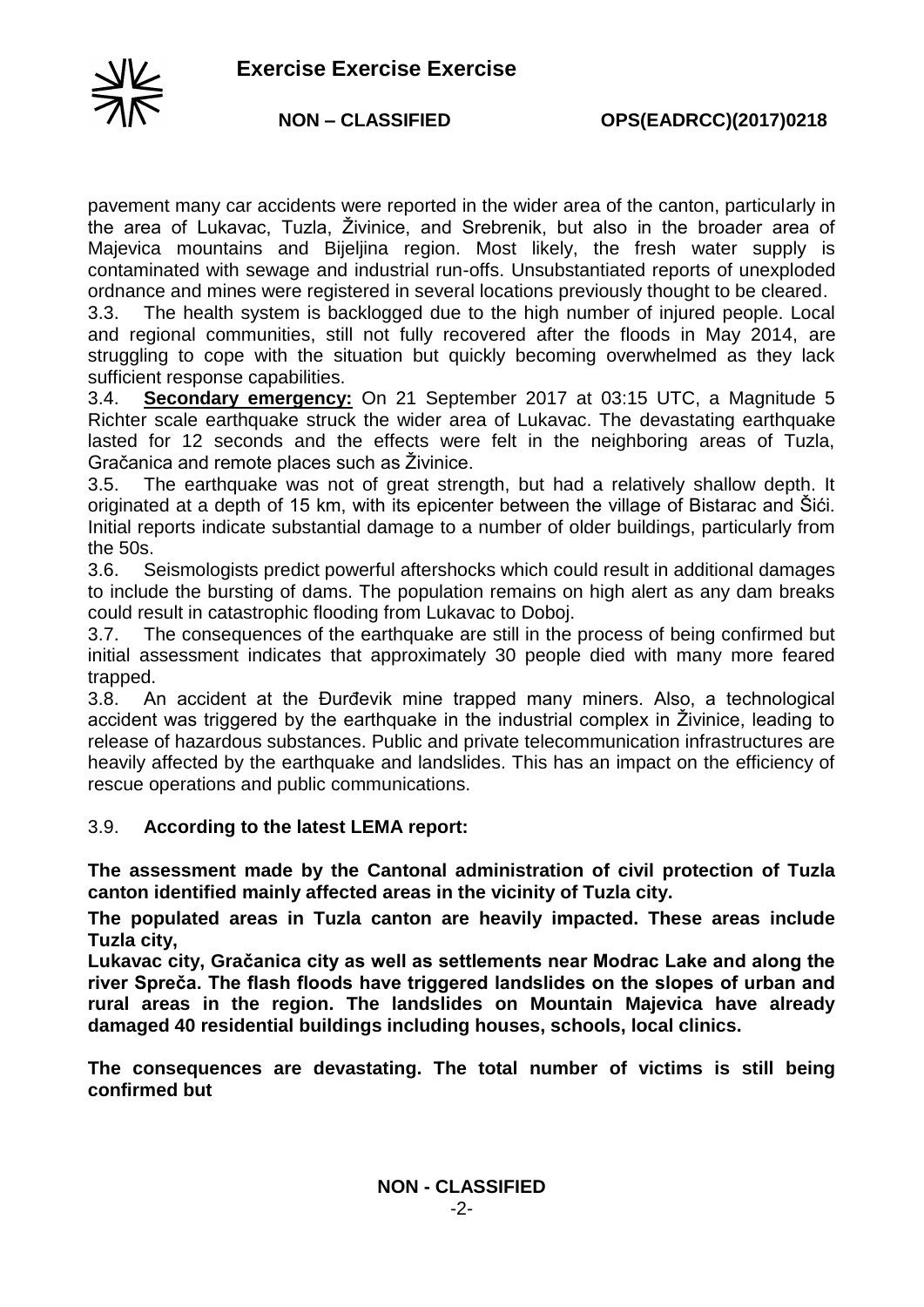

**NON – CLASSIFIED OPS(EADRCC)(2017)0218**

**at least 20 people remain missing or unaccounted for. Over 160 houses are destroyed or damaged resulting in the relocation of over 1500 residents throughout Tuzla canton.** 

**Important quantities of livestock in the region remain threatened. The supply of consumable goods (food, water, milk, hygiene needs etc.) is heavily impacted as 15 bridges were severely damaged and many roads were destroyed. Due to slippery pavement many car accidents were reported in the wider area of the canton, particularly in the area of Lukavac, Tuzla, Živinice, and Srebrenik, but also in the broader area of Majevica mountains and Bijeljina region. Most likely, the fresh water supply is contaminated with sewage and industrial run-offs. Unsubstantiated reports of unexploded ordnance and mines were registered in several locations previously thought to be cleared.**

#### 4. **National resources available for disaster response and measures taken:**

4.1. The national response capabilities are overstretched and the national healthcare system is backlogged, with one hospital affected by the disaster and other hospitals working at maximum capacity.

4.2. The authorities of Bosnia and Herzegovina assess that there are not enough national response capabilities to deal with the two overlapping disasters and decide to initiate a request for immediate international assistance.

4.3. The authorities of Bosnia and Herzegovina established Staff LEMA with 5 representatives, provided 8 onsite commanders, 2 helicopters and helicopter unit and one is MEDEVAC.

4.4. **LEMA informs the population through media on the emergency situation, hot spots and international team engagement. Two press conferences were held. At the first conference a representative from LEMA and Government Office presented initial situation from the field. At the second conference, an OSOCC member was also present providing more details on international team engagement and rescue activities.**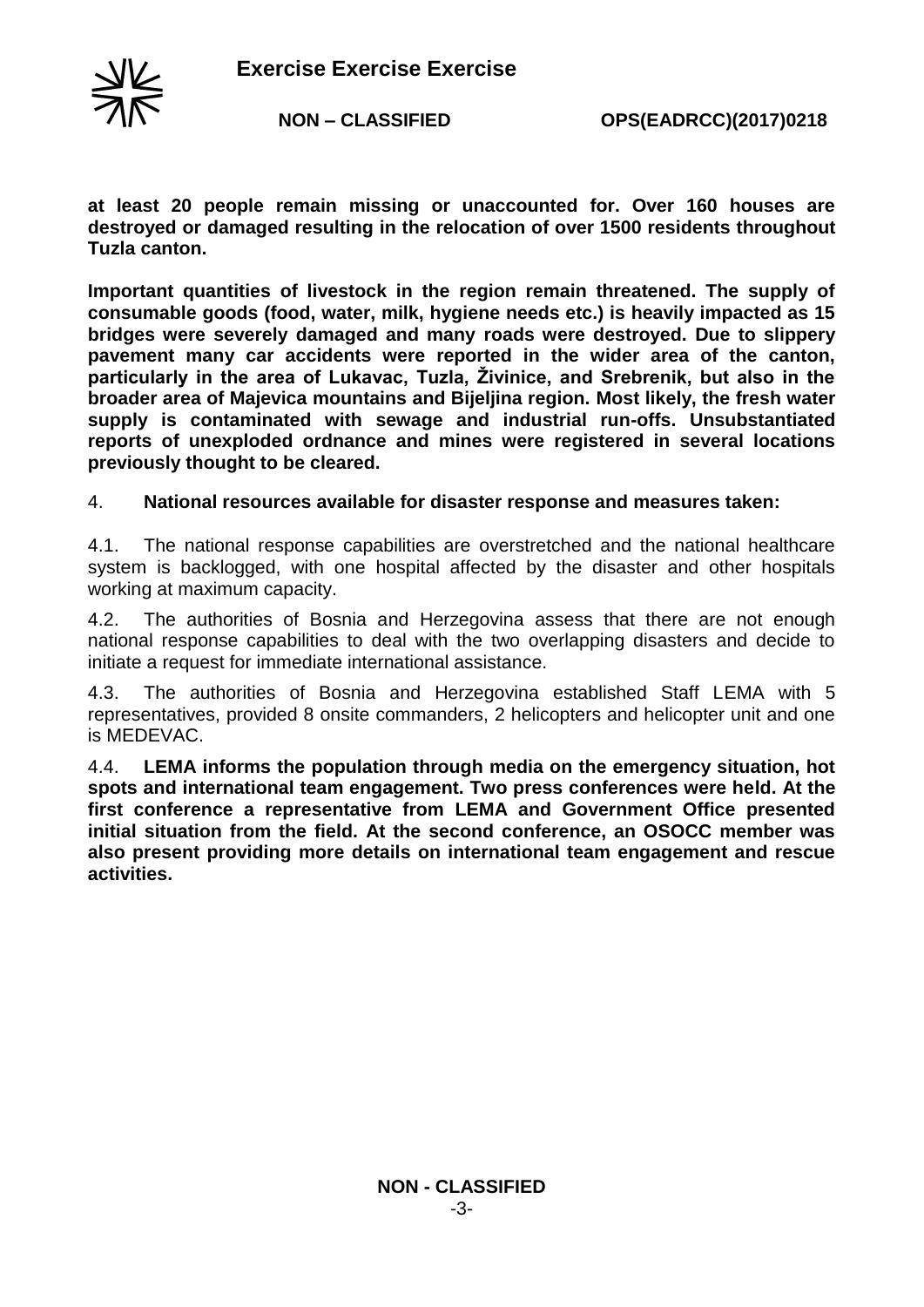

## 5. **Assistance provided/offered by allies and partners:**

According to Ministry of Security of Bosnia and Herzegovina, the following teams and items were provided by allies and partners:

| Nº  | <b>Country &amp;</b><br><b>Organisations</b> | <b>TEAMS and ITEMS</b>                                                                                               |
|-----|----------------------------------------------|----------------------------------------------------------------------------------------------------------------------|
| 1.  | <b>Albania</b>                               | provided 1 Water rescue team                                                                                         |
| 2.  | <b>Armenia</b>                               | provided 1 USAR Team, 1 CBRN Team, 1 Water Rescue Team.                                                              |
| 3.  | <b>Austria</b>                               | provided ICT Support and Mobile kitchens                                                                             |
| 4.  | Azerbaijan                                   | provided 1 USAR Team, 1 CBRN Team, 1 Water Rescue Team.                                                              |
| 5.  | <b>Bulgaria</b>                              | provided 1 Water Rescue Team. Rescue response items: 1<br>truck, 2 mini-bus, 2 trailers, 2 boats.                    |
| 6.  | <b>Croatia</b>                               | provided 1 Water Rescue Team, Rescue response items:<br>$\overline{2}$<br>boats and 4 vehicles.                      |
| 7.  | <b>Finland</b>                               | provided ICT Support                                                                                                 |
| 8.  | Georgia                                      | provided 1 light USAR Team                                                                                           |
| 9.  | <b>Italy</b>                                 | provided 1 Water Rescue and 1 CBRN Teams, Rescue response<br>items: 2 boats and 4 vehicles.                          |
| 10  | <b>Montenegro</b>                            | provided 1 Water Rescue and 1 CBRN Teams, Rescue response<br>items: 2 boats, 2 mini-buses, 2 vehicles with trailers. |
| 11. | <b>Norway</b>                                | provided ICT Support                                                                                                 |
| 12. | Romania                                      | provided 1 USAR Team, 1 CBRN Team, 1 Water Rescue Team, 1<br><b>Medical team.</b>                                    |
| 13. | <b>Serbia</b>                                | provided 1 Water Rescue Team, 1 light USAR Team                                                                      |
| 14. | Slovenia                                     | provided 1 Water Rescue Team.                                                                                        |
| 15. | <b>Spain</b>                                 | provided 1 CBRN Team.                                                                                                |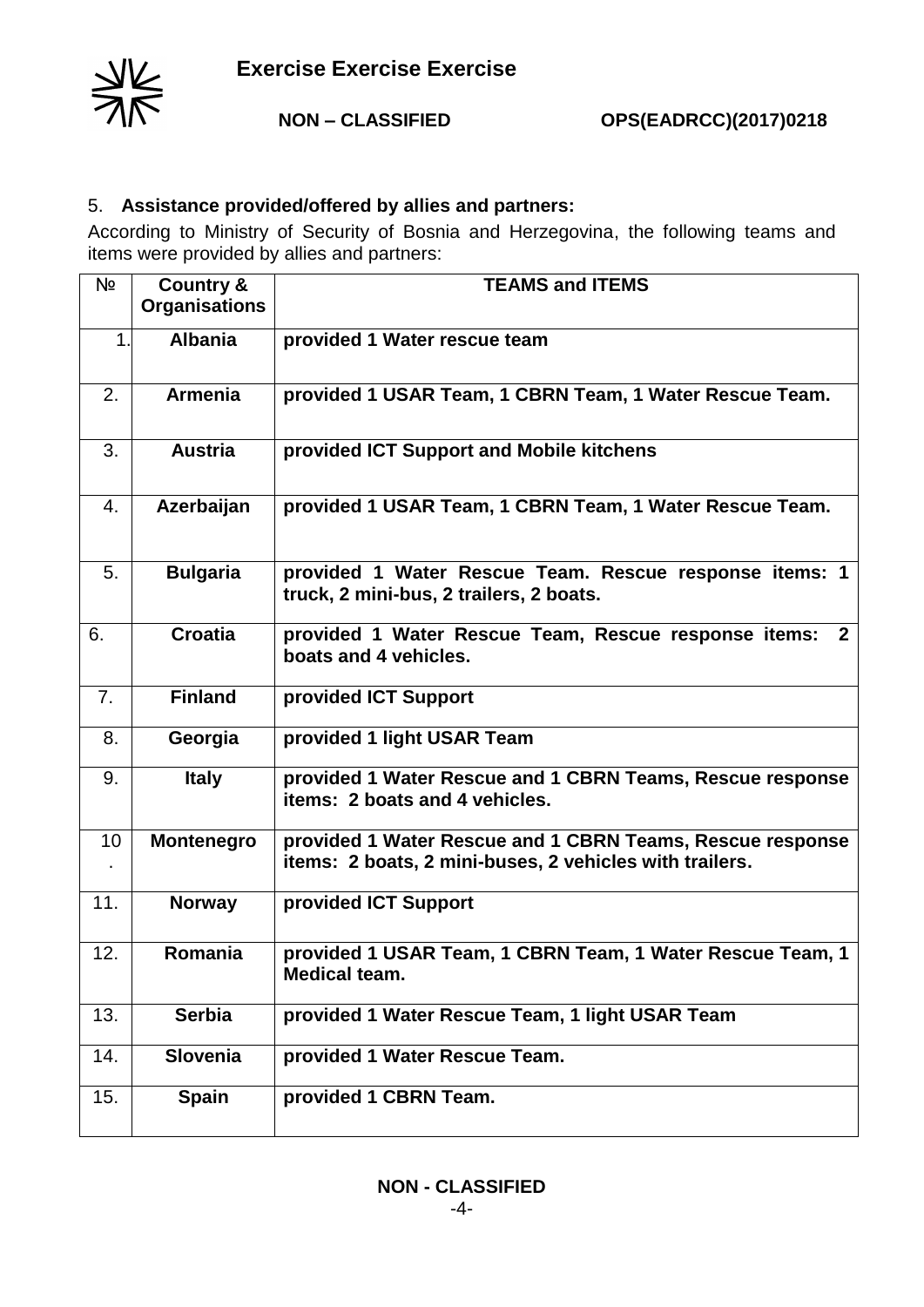

| 16. | The former<br>Yugoslav<br><b>Republic of</b><br>Macedonia* | provided 1 USAR Team, 1 CBRN Team, 1 Water Rescue Team. |
|-----|------------------------------------------------------------|---------------------------------------------------------|
| 17. | <b>Ukraine</b>                                             | provided 1 CBRN Team, 1 USAR Team, 1 Water Rescue Team. |
| 18. | <b>USA</b>                                                 | provided 1 CBRN, 1 Medical Team.                        |

 $\frac{1}{1}$  Turkey recognizes the Republic of Macedonia with its constitutional name.

**Bosnia and Herzegovina has requested satellite imagery of the incident area. On 22 September 2017, EADRCC sent to European Response Coordination Center (ERCC) the request form for the activation of EU's Copernicus Rapid Mapping Service.** 

**6. No additional international assistance is needed at the moment.**

7. **The Operational Point of Contact in Bosnia and Herzegovina is as follows:** 

| Name:                                                     | Mr. Aleksandar Mandić                          |  |
|-----------------------------------------------------------|------------------------------------------------|--|
| Organization:                                             | Ministry of Security of Bosnia and Herzegovina |  |
| Phone:                                                    | mobile: +387 65 857 301                        |  |
| Fax:                                                      |                                                |  |
| E-mail:                                                   | alesandar.mandic@msb.gov.ba                    |  |
| Operational Point of Contact in the affected area         |                                                |  |
| Services of experts (indicate specialty and for how long) |                                                |  |
| Name:                                                     | <b>Staff LEMA</b>                              |  |
| Head                                                      | Mr. Hasan Fehratović                           |  |
| Organization:                                             | Ministry of Security of Bosnia and Herzegovina |  |
| Phone:                                                    | +38 761 043241                                 |  |
| E-mail:                                                   |                                                |  |
| Operating                                                 | 24/7                                           |  |
| Hours:                                                    |                                                |  |

# 8. **Points of Entry:**

- 8.1. Orašje (BiH) -Županja (CROATIA)
- 8.2. Šamac (BiH)-Slavonski Šamac (CROATIA)
- 8.3. Rača (BiH) Sremska Rača (SERBIA)
- 8.4. Karakaj (BiH) Mali Zvornik (SERBIA)
- 8.5. Hum (BiH) Šćepan Polje (MONTENEGRO)
- 8.6. Klobuk (BiH) Ilino Brdo (MONTENEGRO)
- 8.7. Sarajevo International Airport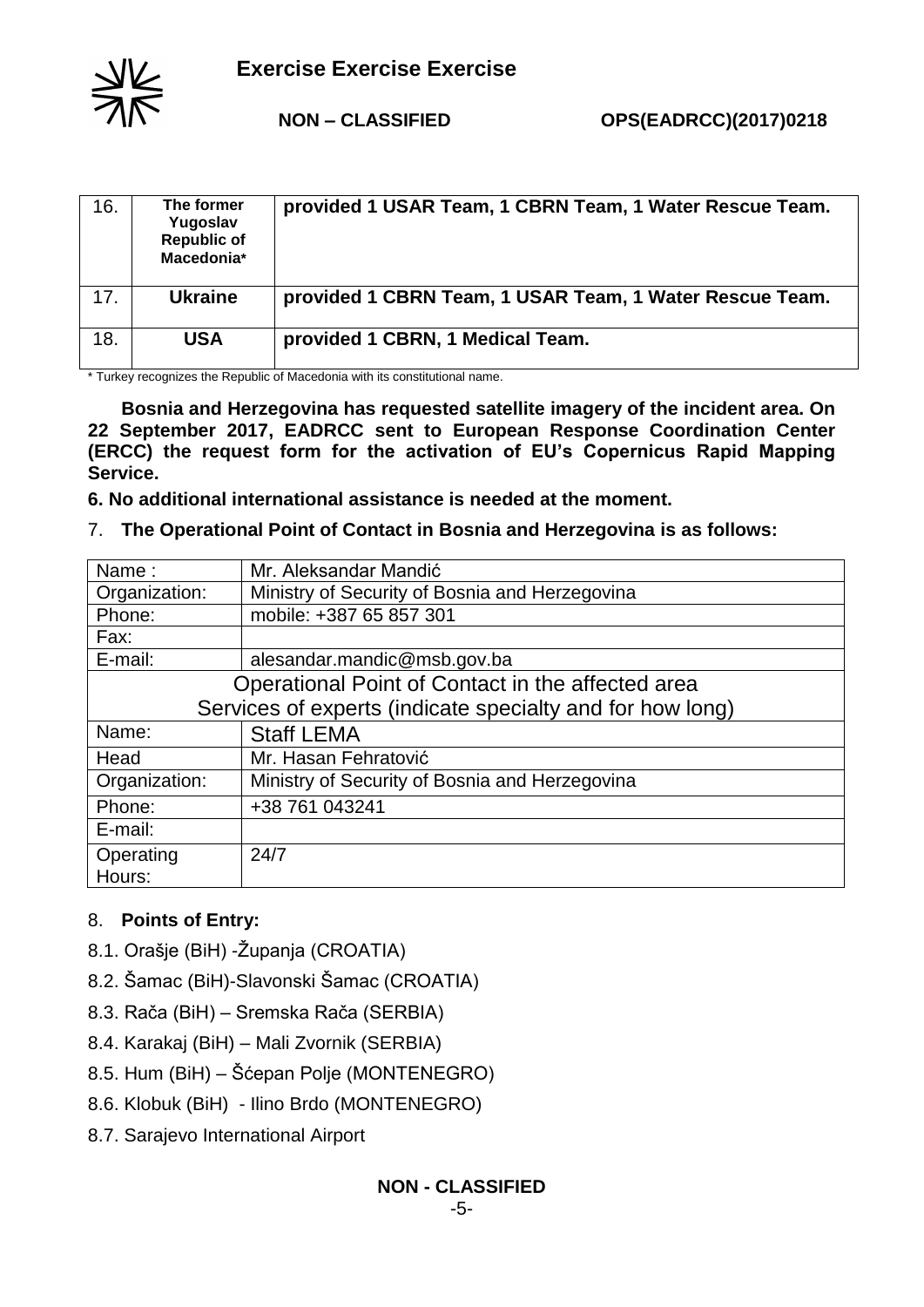

**NON – CLASSIFIED OPS(EADRCC)(2017)0218**

8.8. Tuzla International Airport

# **Land transport**:

8.9. Orašje (BiH) -Županja (CROATIA)

8.10. Šamac (BiH)-Slavonski Šamac (CROATIA)

8.11. Rača (BiH) – Sremska Rača (SERBIA)

8.12. Karakaj (BiH) – Mali Zvornik (SERBIA)

8.13. Hum (BiH) – Šćepan Polje (MONTENEGRO)

8.14. Klobuk (BiH) - Ilino Brdo (MONTENEGRO)

# **Air transport (airplanes):**

8.15. Sarajevo International Airport

8.16. Tuzla International Airport

## **Air transport (helicopters):**

8.17. Kampus and Stadium Tusanj, Tuzla

## **9. Point of Delivery:**

**9.1.**Tuzla International Airport

### **10. Coordinated Response**

a. Information about assistance offered and provided will be compiled from inputs received from EAPC national authorities, which does not imply the EADRCC's active involvement in each of the co-ordination processes.

b. The Euro-Atlantic Disaster Response Coordination Centre can be reached in the following ways:

| <i>A A</i>    | Desperance as eviliation                            |
|---------------|-----------------------------------------------------|
| Internet:     | http://www.nato.int/cps/en/natohg/topics 117757.htm |
| e-mail:       | nato.eadrcc@hq.nato.int                             |
| Mobile Phone: | +32-475-829.071 (24 hours)                          |
| Fax :         | +32-2-707.2677                                      |
| Telephone:    | +32-2-707.2670                                      |
|               |                                                     |

#### **11. Response co-ordination.**

a. With a view to providing a coordinated response to the stricken nation's requirements, nations in a position to meet these demands, in full or in part, are invited to reply to the Operational Point of Contact of the Stricken Nation, with an information copy to EADRCC, by any of the communication means listed above and below.

b. The EADRCC is in close contact with the United Nations Office for the Coordination of Humanitarian Affairs (UN-OCHA) in Geneva and the EU Emergency Response Coordination Centre (ERCC).